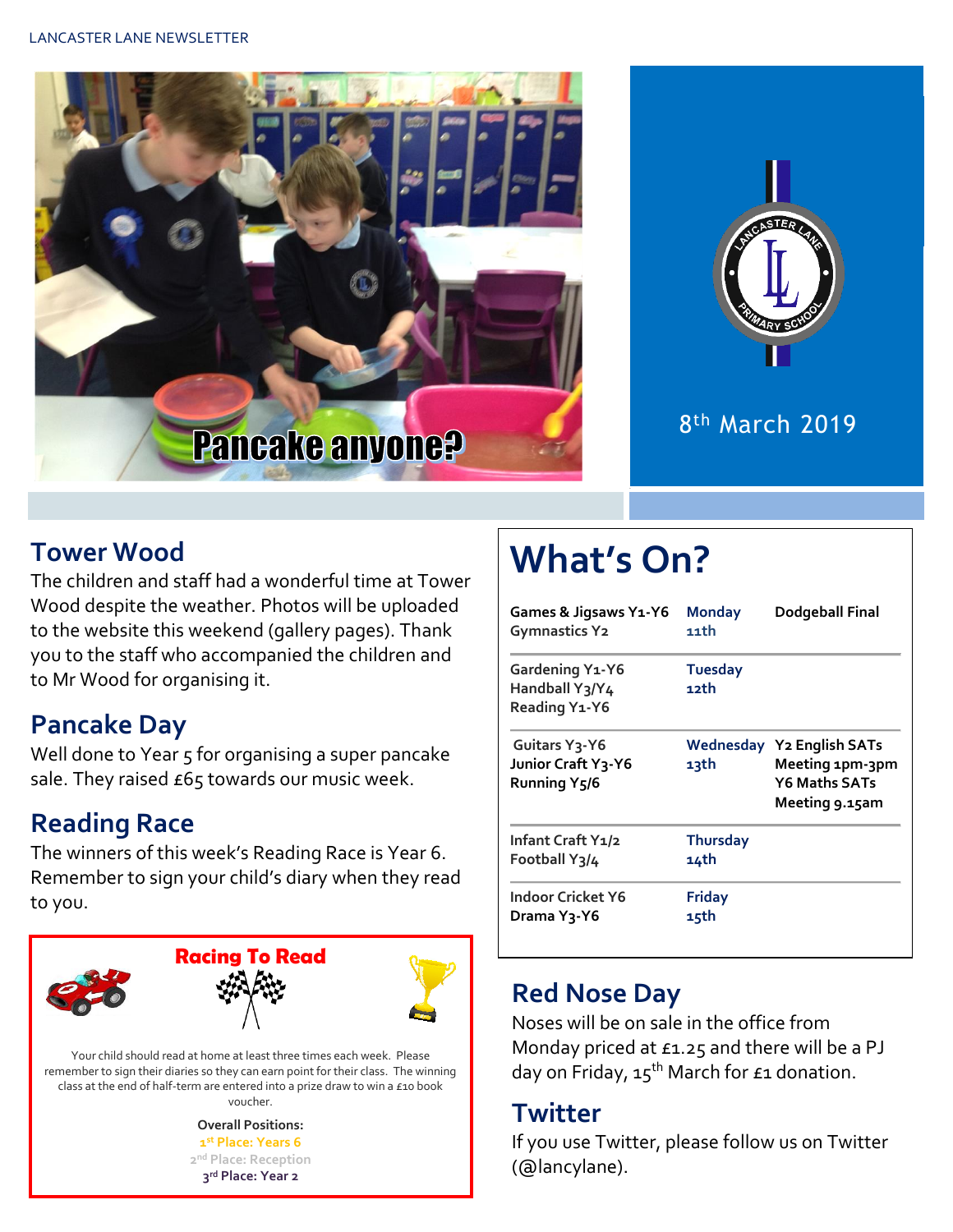#### **After School Clubs**

As well as ParentMail messages and newsletter items, our website is updated weekly with a **what's on** next week clearly shown on our homepage. Please refer to this every week so that you know if clubs are cancelled – it is very unfair to staff when children are collected late especially when notice has been given.

### **Year 1 Assembly**

Year 1 will be holding their assembly on Friday, 29<sup>th</sup> March at 9.10am. Everyone is welcome.

### **Dodgeball**

Well done to the Dodgeball Team who won every match in this week's competition, they have made it through to the finals on Monday. (Clayton Cup is cancelled).

#### **Sponsored Read**

Wow! Thank you for your generous donations. Over £1,000 has been raised for us to buy new reading books.

#### **Parent Governor**

The closing date for Parent Governor is 12 noon on Monday, 11<sup>th</sup> March. There's still time to submit your nomination.

## **Parking**

Please be courteous to our neighbours and leave their driveways clear when parking outside school.

### **National Apprentice Week**

Thank you to the apprentices from Redrow Homes who varnished our stage and outdoor classroom. There are coming back in the Easter holidays to help us improve other areas of the playground.

### **Outside Achievements**

Edward in Reception received a medal for riding his bike with stabilisers. Megan in Year 5 completed an Aqua Fund which is 4 laps swimming and a 400m run, Summer in Year 4 entered a gymnastics competition and won  $1^{st}$  in Floor and  $3^{rd}$  in Vault, Angel W in Year 1 moved up a level at swimming, Lucy in Year 1 competed in a swimming gala and came  $4<sup>th</sup>$  in Freestyle and  $5<sup>th</sup>$ in Backstroke, Tilly in Year 4 was awarded a certificate for the Lancashire Girls Winter Training and Beth in Year 4 participated in a gymnastics competition in the Isle of Man and won  $3<sup>rd</sup>$  in Vault and  $5^{\text{th}}$  in Floor making her  $4^{\text{th}}$  overall. She also attended a swimming gala and won  $3^{rd}$  in Freestyle,  $2^{nd}$  in Breaststroke,  $4^{th}$ Butterfly and 1<sup>st</sup> in an Individual Medley. Well done to all of you.



Off to Tower Wood



Year 6 learning about electricity in Science



Making and eating their own pancakes in Reception